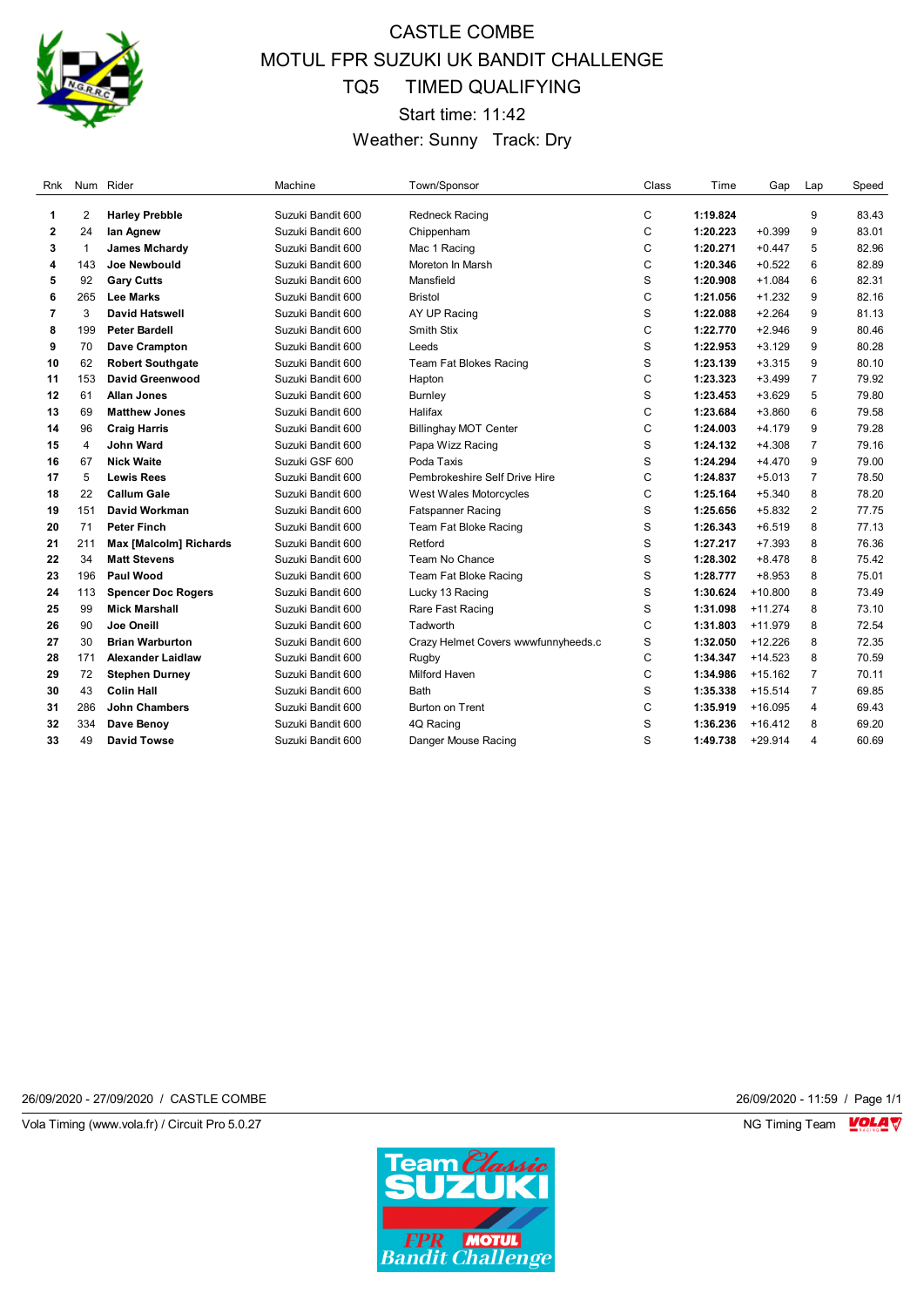

# CASTLE COMBE MOTUL FPR SUZUKI UK BANDIT CHALLENGE TQ5 TIMED QUALIFYING Records

| Lap            | Time                   | Time<br>Lap         |
|----------------|------------------------|---------------------|
|                |                        | 7<br>1:25.862       |
|                | Alexander Laidlaw      | <b>FINISH</b>       |
|                | <b>START</b>           | 8<br>1:25.164       |
| 1              |                        |                     |
| $\overline{2}$ | 1:37.595               |                     |
| 3              | 1:36.558               |                     |
| 4              | 1:35.788               | Colin Hall          |
| 5              | 1:35.103               | <b>START</b>        |
| 6              | 1:36.120               | $\mathbf{1}$        |
| $\overline{7}$ | 1:34.373               | 2<br>1:45.819       |
|                | <b>FINISH</b>          | 3<br>1:40.932       |
| 8              | 1:34.347               | 4<br>1:39.426       |
|                |                        | 5<br>1:38.084       |
|                |                        | 6<br>1:36.543       |
|                | Allan Jones            | <b>FINISH</b>       |
|                | <b>START</b>           | 7<br>1:35.338       |
| 1              |                        |                     |
| $\overline{2}$ | 1:25.385               |                     |
| 3              | 1:23.806               | <b>Craig Harris</b> |
| 4              | 1:23.547               | <b>START</b>        |
| 5              | 1:23.453               | 1                   |
|                | <b>FINISH</b>          | 2<br>1:24.789       |
|                |                        | 3<br>1:24.962       |
|                |                        | 4<br>1:24.008       |
|                | <b>Brian Warburton</b> | 5<br>1:24.605       |
|                |                        | 6<br>1:24.205       |
|                | <b>START</b>           | 7<br>1:25.600       |
| 1              |                        | 8<br>1:24.003       |
| $\overline{2}$ | 1:37.900               | <b>FINISH</b>       |
| 3              | 1:35.231               | 9<br>1:26.257       |
| 4<br>5         | 1:34.064<br>1:33.945   |                     |
| 6              | 1:32.259               |                     |
| 7              | 1:32.363               | Dave Benoy          |
|                | <b>FINISH</b>          | <b>START</b>        |
| 8              | 1:32.050               | 1                   |
|                |                        | 2<br>1:41.238       |
|                |                        | 3<br>1:38.060       |
|                |                        | 4<br>1:38.195       |
|                | <b>Callum Gale</b>     | 5<br>1:38.134       |
|                | <b>START</b>           | 6<br>1:37.281       |
| $\mathbf{1}$   |                        | 1:37.356<br>7       |

| Lap            | Time            |
|----------------|-----------------|
|                |                 |
|                | Dave Crampton   |
|                | <b>START</b>    |
| 1              |                 |
| $\overline{2}$ | 1:26.457        |
| 3              | 1:23.138        |
| 4              | 1:23.159        |
| 5              | 1:23.733        |
| 6              | 1:23.026        |
| 7              | 1:23.891        |
| 8              | 1:23.277        |
|                | <b>FINISH</b>   |
| 9              | 1:22.953        |
|                |                 |
|                |                 |
|                | David Greenwood |
|                | <b>START</b>    |
| 1              |                 |
| 2              | 1:25.413        |
| 3              | 1:23.650        |
| 4              | 1:23.570        |
| 5              | 1:25.066        |
| 6              | 1:23.323        |
| 7              | 1:23.364        |
|                | <b>FINISH</b>   |
|                |                 |
|                |                 |
|                |                 |
|                | David Hatswell  |
|                | <b>START</b>    |
| 1              |                 |
| $\overline{2}$ | 1:24.459        |
| 3              | 1:23.474        |
| 4              | 1:24.012        |
| 5              | 1:22.088        |
| c              | 1.00.001        |

|   | ----          |
|---|---------------|
| 1 |               |
| 2 | 1:24.459      |
| 3 | 1:23.474      |
| 4 | 1.24 012      |
| 5 | 1:22.088      |
| 6 | 1.22804       |
| 7 | 1:25.158      |
| 8 | 1.23 473      |
|   | <b>FINISH</b> |
| g | 1:27.055      |

| David Towse |          |
|-------------|----------|
|             | START    |
|             |          |
| 2           | 1:49.738 |
|             |          |

26/09/2020 - 27/09/2020 / CASTLE COMBE 26/09/2020 - 12:01 / Page 1/3

 **1:36.190 1:28.503** 1:28.727 **1:26.782** 1:28.280

Vola Timing (www.vola.fr) / Circuit Pro 5.0.27 NG Timing Team Monetary NG Timing Team Monetary



**FINISH 1:36.236**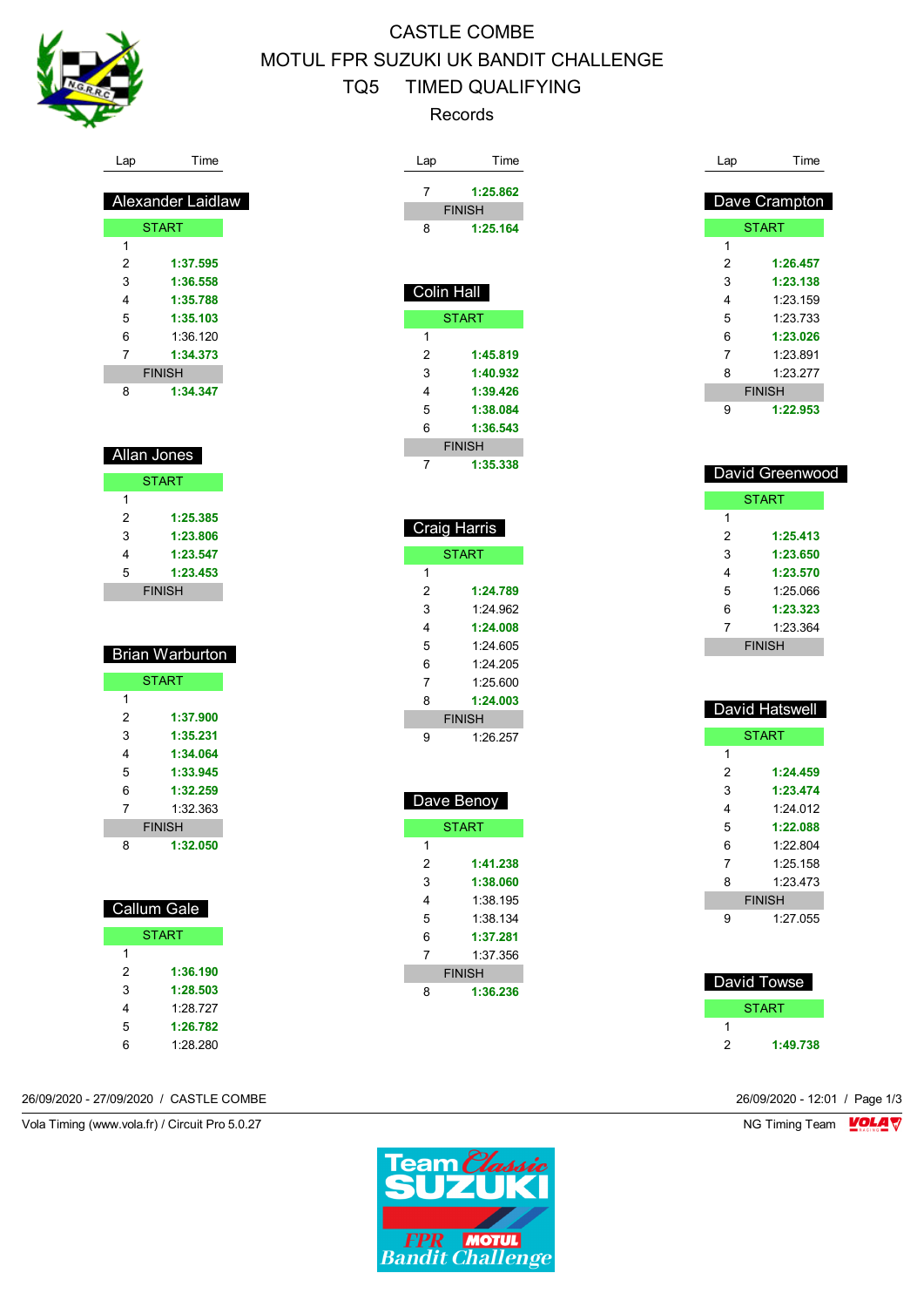#### CASTLE COMBE MOTUL FPR SUZUKI UK BANDIT CHALLENGE TQ5 TIMED QUALIFYING Records

| Lap            | Time                  |
|----------------|-----------------------|
|                |                       |
| 3              | 1:49.966              |
| 4              | 1:55.348              |
|                | <b>FINISH</b>         |
|                |                       |
|                |                       |
|                | David Workman         |
|                | <b>START</b>          |
| 1              |                       |
| $\overline{2}$ | 1:25.656              |
|                | <b>FINISH</b>         |
|                |                       |
|                |                       |
|                |                       |
|                |                       |
|                | <b>Gary Cutts</b>     |
|                | <b>START</b>          |
| 1              |                       |
| 2              | 1:20.908              |
| 3              | 1:21.119              |
| 4              | 1:21.271              |
| 5              | 1:22.549              |
| 6              | 1:23.367              |
|                | <b>FINISH</b>         |
|                |                       |
|                |                       |
|                |                       |
|                | <b>Harley Prebble</b> |

|   | <b>START</b>  |
|---|---------------|
| 1 |               |
| 2 | 1:22.877      |
| 3 | 1:21.076      |
| 4 | 1:21.088      |
| 5 | 1:20.089      |
| 6 | 1.21.396      |
| 7 | 1.21094       |
| 8 | 1.20824       |
|   | <b>FINISH</b> |
| g | 1:19.824      |

| lan Agnew     |          |  |  |
|---------------|----------|--|--|
| <b>START</b>  |          |  |  |
| 1             |          |  |  |
| 2             | 1:23.293 |  |  |
| 3             | 1:21.465 |  |  |
| 4             | 1:20.706 |  |  |
| 5             | 1:20.407 |  |  |
| 6             | 1:22.892 |  |  |
| 7             | 1.20 470 |  |  |
| 8             | 1.22.356 |  |  |
| <b>FINISH</b> |          |  |  |
| 9             | 1:20.223 |  |  |
|               |          |  |  |

| <b>James Mchardy</b> |  |  |
|----------------------|--|--|
| <b>START</b>         |  |  |
|                      |  |  |

| 26/09/2020 - 27/09/2020 / CASTLE COMBE | 26/09/2020 - 12:01 / Page 2/3 |
|----------------------------------------|-------------------------------|
|----------------------------------------|-------------------------------|

| La<br>p | Time          |
|---------|---------------|
| 2       | 1:20.685      |
| 3       | 1:20.955      |
| 4       | 1:20.271      |
| 5       | 1:20.911      |
|         | <b>FINISH</b> |
|         |               |

| Joe Newbould  |          |  |  |
|---------------|----------|--|--|
| <b>START</b>  |          |  |  |
| 1             |          |  |  |
| 2             | 1:21.343 |  |  |
| 3             | 1:20.346 |  |  |
| 4             | 1.20 779 |  |  |
| 5             | 1.22844  |  |  |
| 6             | 1.21.876 |  |  |
| <b>FINISH</b> |          |  |  |

| Joe Oneill |               |
|------------|---------------|
|            | <b>START</b>  |
| 1          |               |
| 2          | 1:35.470      |
| 3          | 1:33.645      |
| 4          | 1:35 058      |
| 5          | 1:33.438      |
| 6          | 1:32.283      |
| 7          | 1:34 274      |
|            | <b>FINISH</b> |
| 8          | 1:31.803      |

| John Chambers |          |
|---------------|----------|
| START         |          |
| 1             |          |
| 2             | 1:36.072 |
| 3             | 1:35.919 |
| 4             | 1:36.032 |
| <b>FINISH</b> |          |

Í

| John Ward     |          |  |
|---------------|----------|--|
| <b>START</b>  |          |  |
| 1             |          |  |
| 2             | 1:25.377 |  |
| 3             | 1:24.147 |  |
| 4             | 1:24.132 |  |
| 5             | 1.25949  |  |
| 6             | 1:24 696 |  |
| 7             | 1.26.369 |  |
| <b>FINISH</b> |          |  |
|               |          |  |
|               |          |  |

| Lee Marks |
|-----------|
| START     |

| Lap | Time          |
|-----|---------------|
| 1   |               |
| 2   | 1:23.669      |
| 3   | 1:22.418      |
| 4   | 1:21.486      |
| 5   | 1:23.063      |
| 6   | 1.22847       |
| 7   | 1.22.928      |
| 8   | 1:21.056      |
|     | <b>FINISH</b> |
| g   | 1.24021       |

| <b>Lewis Rees</b> |          |  |
|-------------------|----------|--|
| <b>START</b>      |          |  |
| 1                 |          |  |
| 2                 | 1:26.251 |  |
| 3                 | 1:24.837 |  |
| 4                 | 1:24.893 |  |
| 5                 | 1.24.994 |  |
| 6                 | 1:26.901 |  |
| 7                 | 1.27 724 |  |
| <b>FINISH</b>     |          |  |

| <b>Matt Stevens</b> |          |
|---------------------|----------|
| <b>START</b>        |          |
| 1                   |          |
| 2                   | 1:34.344 |
| 3                   | 1:31.784 |
| 4                   | 1:30.807 |
| 5                   | 1:30.515 |
| 6                   | 1:30.008 |
| 7                   | 1:29.628 |
| <b>FINISH</b>       |          |
| 8                   | 1:28.302 |

| <b>Matthew Jones</b> |              |
|----------------------|--------------|
|                      | <b>START</b> |
| 1                    |              |
| 2                    | 1:26.571     |
| 3                    | 1:25.005     |
| 4                    | 1:23.684     |
| 5                    | 1:24.223     |
| 6                    | 1.24749      |
| <b>FINISH</b>        |              |

| Max [Malcolm] Richards |              |
|------------------------|--------------|
|                        | <b>START</b> |
| 1                      |              |
| 2                      | 1:34.529     |
| 3                      | 1:29.439     |
| Δ                      | 1:29.116     |
| 5                      | 1:27.217     |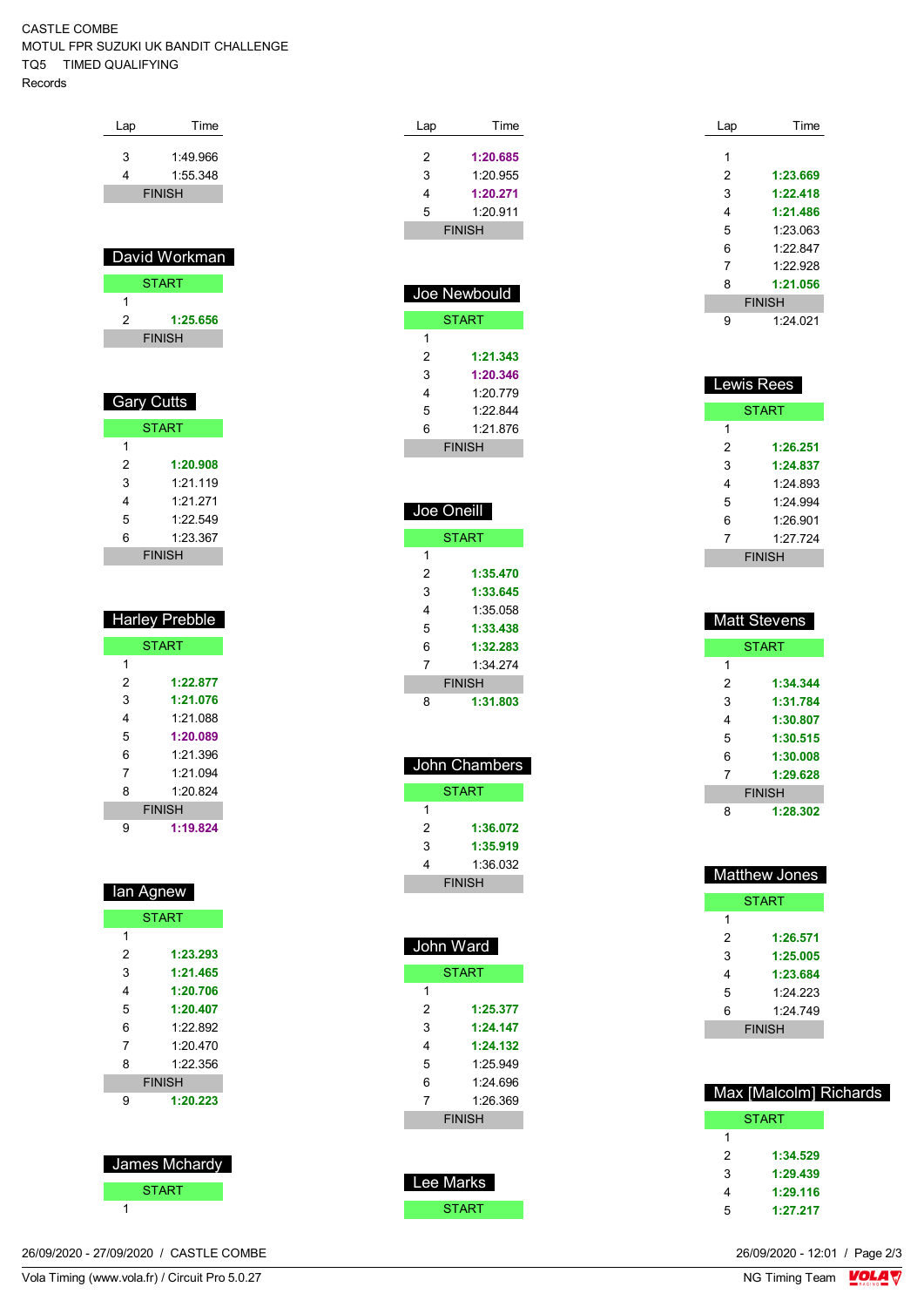#### CASTLE COMBE MOTUL FPR SUZUKI UK BANDIT CHALLENGE TQ5 TIMED QUALIFYING Records

| Lap                      | Time     |  |
|--------------------------|----------|--|
| 6                        | 1:27.583 |  |
| $\overline{\phantom{a}}$ | 1.28.922 |  |
| <b>FINISH</b>            |          |  |
| 8                        | 1.28015  |  |

|               | <b>Mick Marshall</b> |
|---------------|----------------------|
|               | <b>START</b>         |
| 1             |                      |
| 2             | 1:34.327             |
| 3             | 1:36.155             |
| 4             | 1:34.027             |
| 5             | 1:34 241             |
| 6             | 1:33.013             |
| 7             | 1:33.918             |
| <b>FINISH</b> |                      |
| 8             | 1:31.098             |

| Nick Waite    |              |  |
|---------------|--------------|--|
|               | <b>START</b> |  |
| 1             |              |  |
| 2             | 1:26.240     |  |
| 3             | 1:24.294     |  |
| 4             | 1.24 620     |  |
| 5             | 1.24 662     |  |
| 6             | 1.25 728     |  |
| 7             | 1.24 947     |  |
| 8             | 1.26 473     |  |
| <b>FINISH</b> |              |  |
| g             | 1:25.676     |  |

| Paul Wood |               |  |  |
|-----------|---------------|--|--|
|           | <b>START</b>  |  |  |
| 1         |               |  |  |
| 2         | 1:36.365      |  |  |
| 3         | 1:32.819      |  |  |
| 4         | 1:32.220      |  |  |
| 5         | 1:30.887      |  |  |
| 6         | 1:29.736      |  |  |
| 7         | 1:29.878      |  |  |
|           | <b>FINISH</b> |  |  |
| 8         | 1:28.777      |  |  |

| <b>Peter Bardell</b> |              |  |
|----------------------|--------------|--|
|                      | <b>START</b> |  |
| 1                    |              |  |
| 2                    | 1:26.676     |  |
| 3                    | 1:24.167     |  |
| 4                    | 1.24 982     |  |
| 5                    | 1:22.770     |  |
| 6                    | 1.24 475     |  |
| 7                    | 1:25.497     |  |

| Lap | Time          |  |
|-----|---------------|--|
| 8   | 1:23.187      |  |
|     | <b>FINISH</b> |  |
| a   | 1:39.836      |  |

| <b>Peter Finch</b> |               |  |  |  |
|--------------------|---------------|--|--|--|
|                    | <b>START</b>  |  |  |  |
| 1                  |               |  |  |  |
| 2                  | 1:28.056      |  |  |  |
| 3                  | 1:27.639      |  |  |  |
| 4                  | 1:26.972      |  |  |  |
| 5                  | 1:26.692      |  |  |  |
| 6                  | 1.27 978      |  |  |  |
| 7                  | 1.29.368      |  |  |  |
|                    | <b>FINISH</b> |  |  |  |
| 8                  | 1:26,343      |  |  |  |

| <b>Robert Southgate</b> |               |  |  |
|-------------------------|---------------|--|--|
|                         | <b>START</b>  |  |  |
| 1                       |               |  |  |
| 2                       | 1:25.410      |  |  |
| 3                       | 1:24.919      |  |  |
| 4                       | 1:24.327      |  |  |
| 5                       | 1.25292       |  |  |
| 6                       | 1:25030       |  |  |
| 7                       | 1.24 634      |  |  |
| 8                       | 1.24 422      |  |  |
|                         | <b>FINISH</b> |  |  |
| 9                       | 1:23.139      |  |  |

| <b>Spencer Doc Rogers</b> |               |  |  |  |
|---------------------------|---------------|--|--|--|
|                           | <b>START</b>  |  |  |  |
| 1                         |               |  |  |  |
| 2                         | 1:37.473      |  |  |  |
| 3                         | 1:34.462      |  |  |  |
| 4                         | 1:32.030      |  |  |  |
| 5                         | 1:30.624      |  |  |  |
| 6                         | 1:30.898      |  |  |  |
| 7                         | 1:31.715      |  |  |  |
|                           | <b>FINISH</b> |  |  |  |
| 8                         | 1:33.053      |  |  |  |

| <b>Stephen Durney</b> |          |  |  |  |
|-----------------------|----------|--|--|--|
| <b>START</b>          |          |  |  |  |
| 1                     |          |  |  |  |
| 2                     | 1:39.974 |  |  |  |
| 3                     | 1:35.285 |  |  |  |
| 4                     | 1:36 091 |  |  |  |
| 5                     | 1:34.986 |  |  |  |
| 6                     | 1:35 673 |  |  |  |
| 7                     | 1:36.919 |  |  |  |
| <b>FINISH</b>         |          |  |  |  |

26/09/2020 - 27/09/2020 / CASTLE COMBE

Vola Timing (www.vola.fr) / Circuit Pro 5.0.27

26/09/2020 - 12:01 / Page 3/3<br>NG Timing Team **VOLA**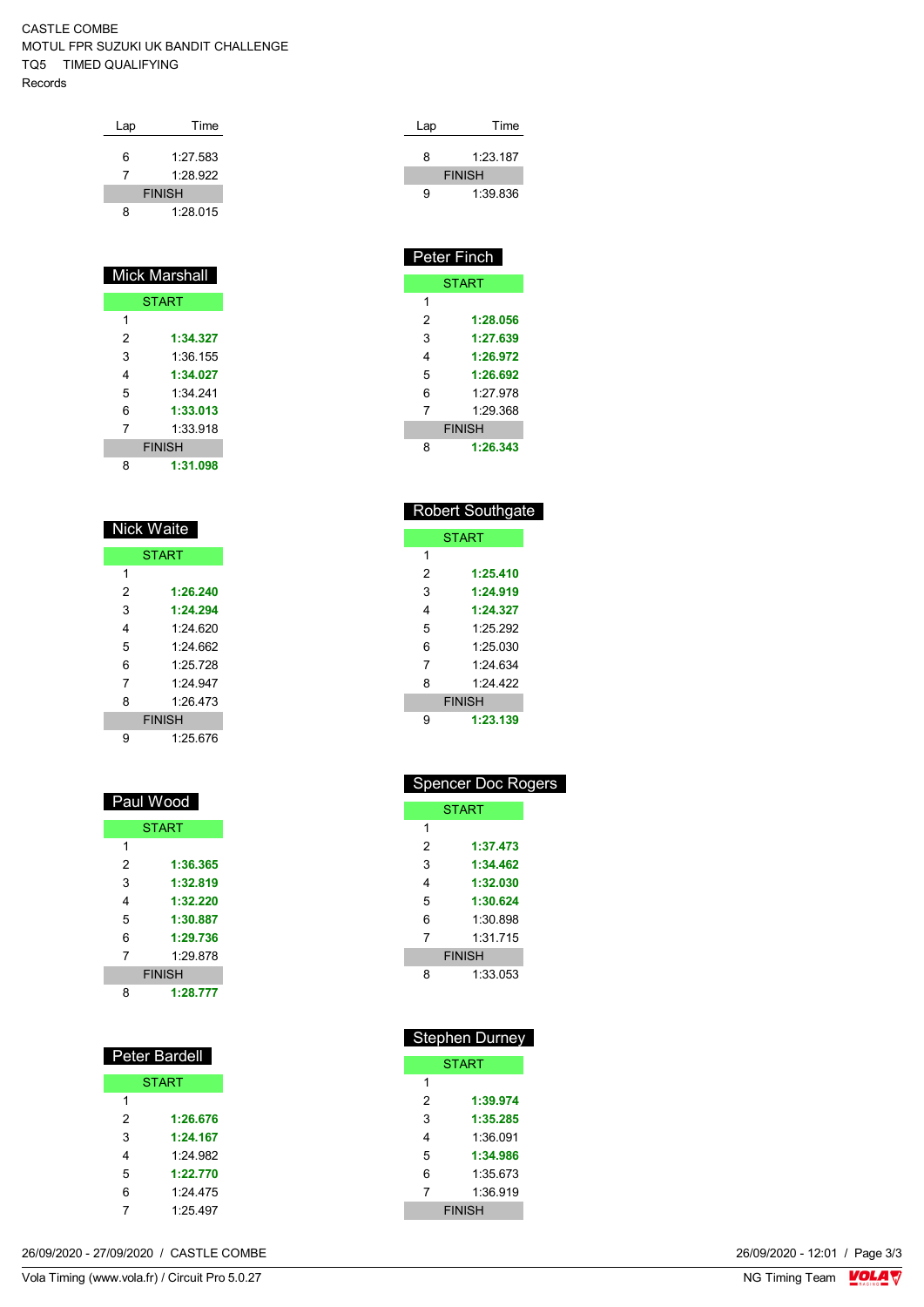

10 Laps = 18.500 Km



26/09/2020 - 27/09/2020 / CASTLE COMBE 26/09/2020 - 11:59 / Page 1/1

Vola Timing (www.vola.fr) / Circuit Pro 5.0.27 NG Timing Team NG Timing Team NG Timing Team NG Timing Team NG

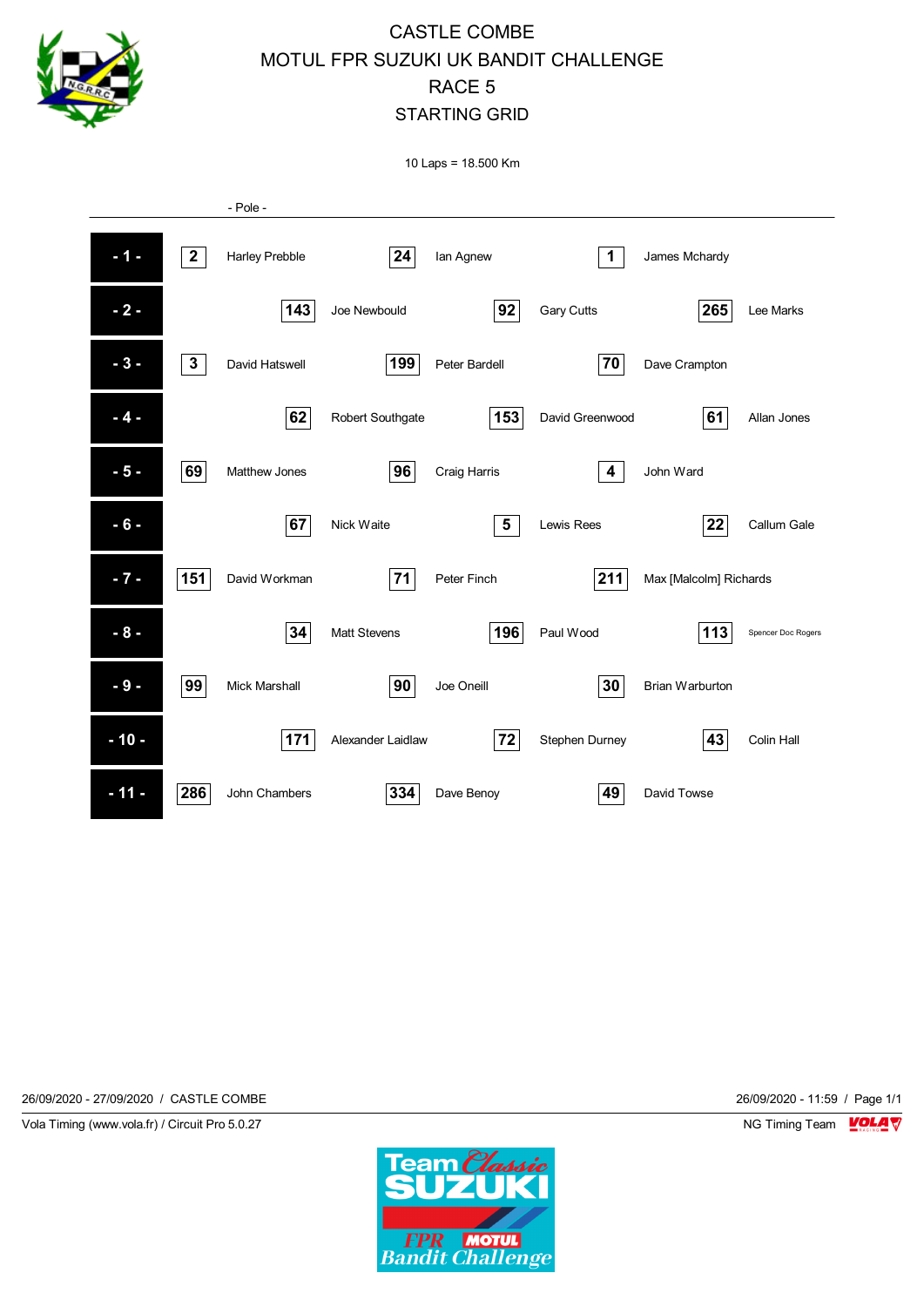

# CASTLE COMBE MOTUL FPR SUZUKI UK BANDIT CHALLENGE RACE 5 Start time: 15:28 Distance: 18.650 miles Weather: Sunny Track: Dry

| Rnk            |     | Num Rider                              | Machine           | Town/Sponsor                        | Laps         | Time<br>Gap            | Speed | B.Lap          | Average |
|----------------|-----|----------------------------------------|-------------------|-------------------------------------|--------------|------------------------|-------|----------------|---------|
| 1              | 199 | <b>Peter Bardell</b>                   | Suzuki Bandit 600 | Smith Stix                          | 10           | 13:25.098              | 84.86 | 1:18.473       | 82.72   |
| $\mathbf{2}$   |     | James Mchardy                          | Suzuki Bandit 600 | Mac 1 Racing                        | 10           | 13:29.218<br>$+4.120$  |       | 83.74 1:19.524 | 82.30   |
| 3              | 2   | <b>Harley Prebble</b>                  | Suzuki Bandit 600 | <b>Redneck Racing</b>               | 10           | 13:30.029<br>$+4.931$  |       | 84.13 1:19.159 | 82.21   |
| 4              | 143 | <b>Joe Newbould</b>                    | Suzuki Bandit 600 | Moreton In Marsh                    | 10           | 13:30.165<br>$+5.067$  | 84.06 | 1:19.226       | 82.20   |
| 5              | 92  | <b>Gary Cutts</b>                      | Suzuki Bandit 600 | Mansfield                           | 10           | 13:40.874<br>$+15.776$ | 83.10 | 1:20.140       | 81.13   |
| 6              | 265 | <b>Lee Marks</b>                       | Suzuki Bandit 600 | <b>Bristol</b>                      | 10           | 13:48.522<br>$+23.424$ |       | 81.94 1:21.271 | 80.38   |
| $\overline{7}$ | 70  | Dave Crampton                          | Suzuki Bandit 600 | Leeds                               | 10           | 13:54.137<br>$+29.039$ |       | 81.54 1:21.672 | 79.84   |
| 8              | 3   | <b>David Hatswell</b>                  | Suzuki Bandit 600 | AY UP Racing                        | 10           | 13:54.866<br>$+29.768$ | 80.82 | 1:22.397       | 79.77   |
| 9              | 153 | <b>David Greenwood</b>                 | Suzuki Bandit 600 | Hapton                              | 10           | 13:56.021<br>$+30.923$ | 82.25 | 1:20.968       | 79.66   |
| 10             | 61  | <b>Allan Jones</b>                     | Suzuki Bandit 600 | Burnley                             | 10           | 14:00.356<br>$+35.258$ |       | 80.75 1:22.472 | 79.25   |
| 11             | 4   | John Ward                              | Suzuki Bandit 600 | Papa Wizz Racing                    | 10           | 14:03.407<br>$+38.309$ |       | 81.22 1:21.993 | 78.96   |
| 12             | 96  | <b>Craig Harris</b>                    | Suzuki Bandit 600 | <b>Billinghay MOT Center</b>        | 10           | 14:06.049<br>$+40.951$ |       | 79.91 1:23.340 | 78.71   |
| 13             | 22  | <b>Callum Gale</b>                     | Suzuki Bandit 600 | West Wales Motorcycles              | 10           | 14:17.209<br>$+52.111$ | 79.55 | 1:23.719       | 77.69   |
| 14             | 5   | <b>Lewis Rees</b>                      | Suzuki Bandit 600 | Pembrokeshire Self Drive Hire       | 10           | 14:24.822<br>$+59.724$ | 78.88 | 1:24.422       | 77.01   |
| 15             | 151 | David Workman                          | Suzuki Bandit 600 | <b>Fatspanner Racing</b>            | 10           | 14:25.024 +59.926      |       | 78.56 1:24.766 | 76.99   |
| 16             | 71  | <b>Peter Finch</b>                     | Suzuki Bandit 600 | Team Fat Bloke Racing               | 10           | $14:33.322 + 1:08.224$ | 77.93 | 1:25.457       | 76.26   |
| 17             | 50  | <b>Kevin Gale</b>                      | Suzuki Bandit 600 | West Wales Motorcycles              | 10           | 14:49.652 +1:24.554    | 76.82 | 1:26.685       | 74.86   |
| 18             | 211 | <b>Max 'Malcolm' Richards</b>          | Suzuki Bandit 600 | Retford                             | 10           | 14:49.891 +1:24.793    | 77.69 | 1:25.715       | 74.84   |
| 19             | 51  | <b>Simon Ralphs</b>                    | Suzuki Bandit 600 | Wreck-It Ralphs Racing              | 9            | 13:38.636<br>$+1$ Lap  |       | 75.75 1:27.913 | 73.21   |
| 20             | 196 | Paul Wood                              | Suzuki Bandit 600 | Team Fat Bloke Racing               | 9            | 13:40.395<br>$+1$ Lap  | 75.75 | 1:27.912       | 73.06   |
| 21             | 34  | <b>Matt Stevens</b>                    | Suzuki Bandit 600 | Team No Chance                      | 9            | 13:41.366<br>$+1$ Lap  | 74.47 | 1:29.426       | 72.97   |
| 22             | 99  | <b>Mick Marshall</b>                   | Suzuki Bandit 600 | Rare Fast Racing                    | 9            | 13:49.372<br>$+1$ Lap  |       | 74.42 1:29.490 | 72.27   |
| 23             | 113 | <b>Spencer Doc Rogers</b>              | Suzuki Bandit 600 | Lucky 13 Racing                     | 9            | 13:52.134<br>+1 Lap    |       | 74.20 1:29.750 | 72.03   |
| 24             | 90  | Joe Oneill                             | Suzuki Bandit 600 | Tadworth                            | $\mathbf{Q}$ | 13:54.758<br>$+1$ Lap  |       | 74.22 1:29.731 | 71.80   |
| 25             | 30  | <b>Brian Warburton</b>                 | Suzuki Bandit 600 | Crazy Helmet Covers wwwfunnyheeds.c | 9            | 13:55.780<br>$+1$ Lap  |       | 73.92 1:30.095 | 71.71   |
| 26             | 43  | <b>Colin Hall</b>                      | Suzuki Bandit 600 | Bath                                | 9            | 14:03.427<br>$+1$ Lap  |       | 73.64 1:30.436 | 71.06   |
| 27             | 72  | <b>Stephen Durney</b>                  | Suzuki Bandit 600 | Milford Haven                       | 9            | 14:26.885<br>$+1$ Lap  |       | 71.04 1:33.744 | 69.14   |
| 28             | 171 | <b>Alexander Laidlaw</b>               | Suzuki Bandit 600 | Rugby                               | 9            | 14:28.778<br>$+1$ Lap  |       | 71.02 1:33.772 | 68.99   |
| 29             | 334 | Dave Benov                             | Suzuki Bandit 600 | 4Q Racing                           | 9            | 14:55.953<br>+1 Lap    | 69.29 | 1:36.108       | 66.90   |
| 30             | 49  | <b>David Towse</b>                     | Suzuki Bandit 600 | Danger Mouse Racing                 | 8            | 14:07.310<br>+2 Laps   | 65.21 | 1:42.128       | 62.88   |
|                |     | Best lap: 199 Peter Bardell - 1:18.473 |                   |                                     |              |                        |       |                |         |

DNFs

| 24 | lan Agnew               | Suzuki Bandit 600 | Chippenham             | $+10$ Laps | 83.01 | 1:20.230 |
|----|-------------------------|-------------------|------------------------|------------|-------|----------|
| 62 | <b>Robert Southgate</b> | Suzuki Bandit 600 | Team Fat Blokes Racing | $+10$ Laps | 80.65 | 1:22.577 |
|    | <b>Nick Waite</b>       | Suzuki GSF 600    | Poda Taxis             | $+10$ Laps | 79.36 | 1:23.920 |
| 69 | <b>Matthew Jones</b>    | Suzuki Bandit 600 | Halifax                | $+10$ Laps | 79.56 | 1:23.707 |

**Ban - 92.5% of winner's average race speed - 76.52 mph**

26/09/2020 - 27/09/2020 / CASTLE COMBE 26/09/2020 - 15:47 / Page 1/1

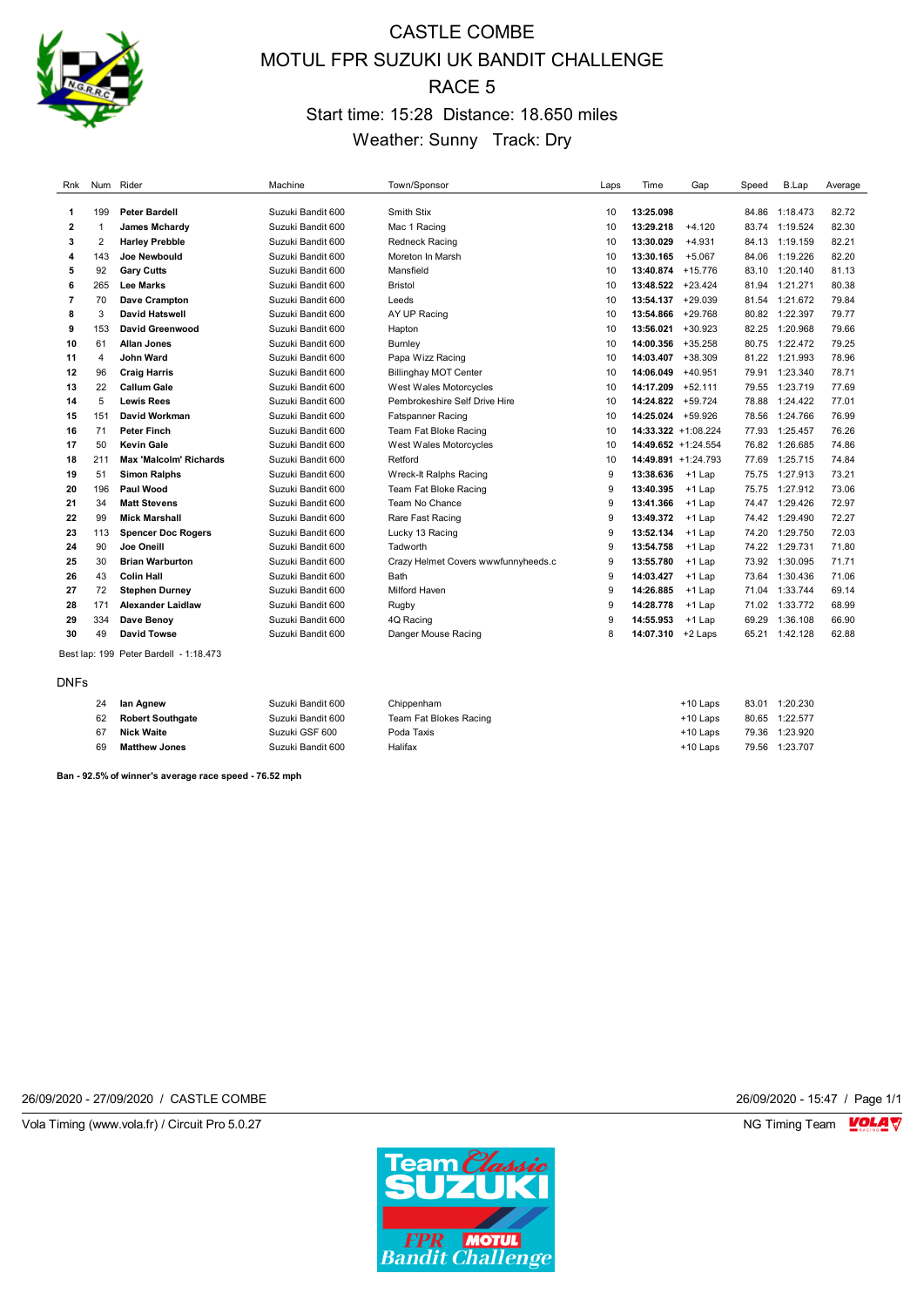

Lap Time

Alexander Laidlaw

START **START** 

 **1:35.384 1:35.171** 1:36.058 **1:35.053 1:33.772** 1:35.137 1:36.190 FINISH 1:35.484

Allan Jones

 $\overline{1}$ 

**START** 

 **1:22.570** 1:22.868 1:23.691 1:23.358 1:23.562 **1:22.472** 1:23.760 1:23.727 FINISH 1:24.499

Brian Warburton

START

 **1:31.591** 1:32.757 **1:30.435** 1:31.848 **1:30.099** 1:30.148 1:32.241 FINISH **1:30.095**

# CASTLE COMBE MOTUL FPR SUZUKI UK BANDIT CHALLENGE RACE 5 LAP TIMES

| Lap               | Time                      |
|-------------------|---------------------------|
|                   |                           |
|                   | Callum Gale               |
|                   |                           |
|                   | <b>START</b>              |
| 1                 |                           |
| $\overline{2}$    | 1:24.813                  |
| 3                 | 1:24.575                  |
| 4                 | 1:24.782                  |
| 5                 | 1:24.314                  |
| 6                 | 1:23.719                  |
| 7                 | 1:24.386                  |
| 8                 | 1:24.318                  |
| 9                 | 1:25.463                  |
|                   | <b>FINISH</b>             |
| 10                | 1:26.494                  |
|                   |                           |
|                   |                           |
| <b>Colin Hall</b> |                           |
|                   |                           |
|                   |                           |
|                   | <b>START</b>              |
| 1                 |                           |
| $\overline{2}$    | 1:33.134                  |
| 3                 | 1:33.701                  |
| 4                 | 1:34.210                  |
| 5                 | 1:32.443                  |
| 6                 | 1:32.548                  |
| 7                 | 1:31.527                  |
| 8                 | 1:31.334                  |
|                   | <b>FINISH</b>             |
| 9                 | 1:30.436                  |
|                   |                           |
|                   |                           |
|                   | Craig Harris              |
|                   |                           |
|                   |                           |
|                   | <b>START</b>              |
| $\mathbf{1}$      |                           |
| $\overline{2}$    | 1:23.481                  |
| 3                 | 1:24.099                  |
| $\overline{4}$    | 1:24.203                  |
| 5                 | 1:23.952                  |
|                   |                           |
| 6                 | 1:24.093                  |
| $\overline{7}$    | 1:24.068                  |
| 8                 | 1:23.340                  |
| 9                 | 1:23.882<br><b>FINISH</b> |

26/09/2020 - 27/09/2020 / CASTLE COMBE 26/09/2020 - 15:44 / Page 1/4

Vola Timing (www.vola.fr) / Circuit Pro 5.0.27 NG Timing Team NG Timing Team NG Timing Team NG Timing Team NG

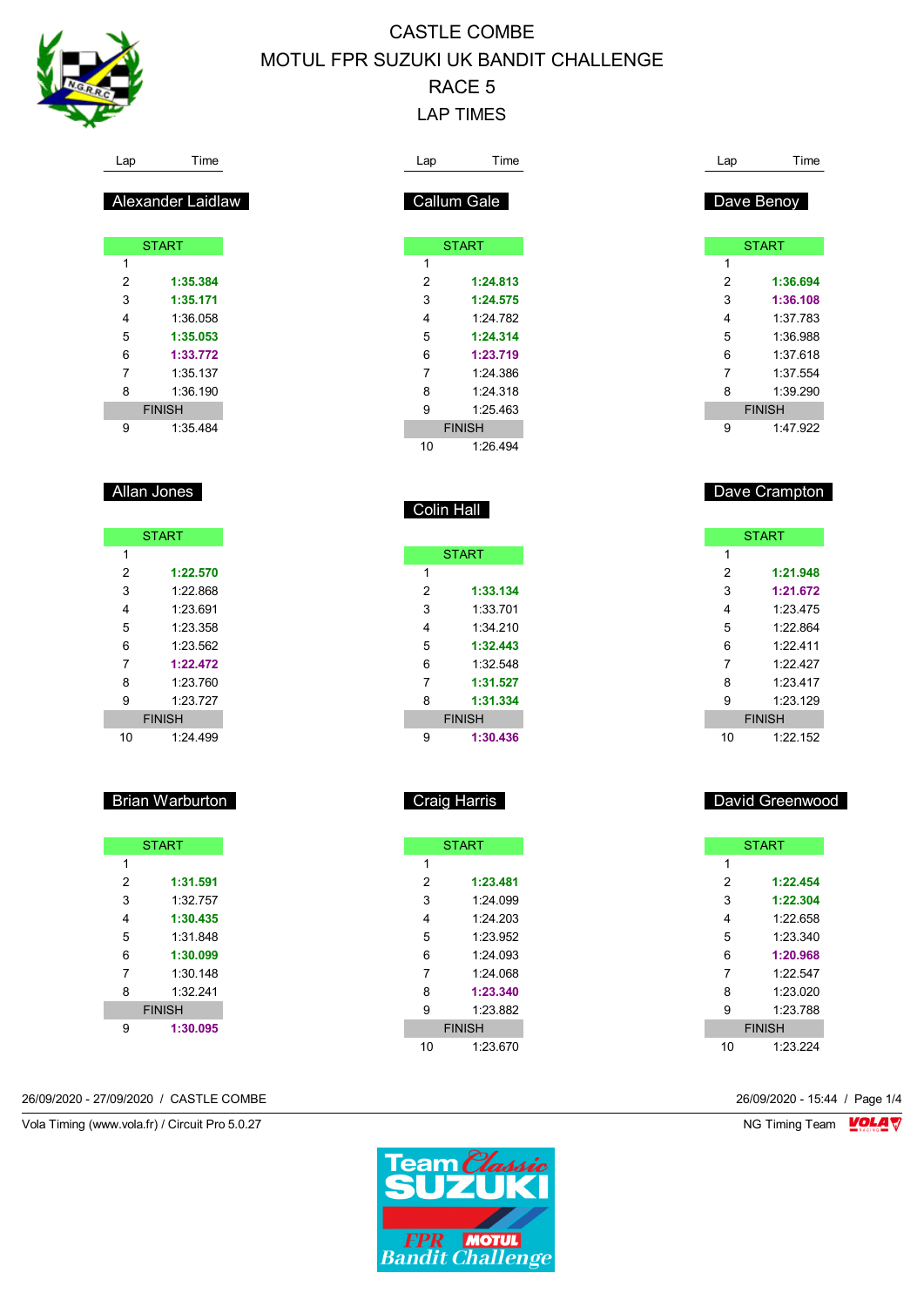#### CASTLE COMBE MOTUL FPR SUZUKI UK BANDIT CHALLENGE RACE 5 LAP TIMES

| Lap | Time           |
|-----|----------------|
|     | David Hatswell |
|     |                |
|     | <b>START</b>   |
| 1   |                |
| 2   | 1:22.397       |
| 3   | 1.22 462       |
| 4   | 1:23.684       |
| 5   | 1.22 483       |
| 6   | 1.22 498       |
| 7   | 1.22984        |
| 8   | 1.23 421       |
| 9   | 1:22.630       |
|     | <b>FINISH</b>  |
| 10  | 1:23.013       |

### David Towse

|   | <b>START</b>  |
|---|---------------|
| 1 |               |
| 2 | 1:45.814      |
| 3 | 1.47 497      |
| 4 | 1:45.634      |
| 5 | 1:44.107      |
| 6 | 1:43.806      |
| 7 | 1.45109       |
|   | <b>FINISH</b> |
| 8 | 1:42.128      |

#### David Workman

| <b>START</b>  |          |  |
|---------------|----------|--|
| 1             |          |  |
| 2             | 1:25.716 |  |
| 3             | 1:25.160 |  |
| 4             | 1:25.755 |  |
| 5             | 1.25.372 |  |
| 6             | 1:24.766 |  |
| 7             | 1:25.050 |  |
| 8             | 1.25450  |  |
| 9             | 1.26013  |  |
| <b>FINISH</b> |          |  |
| 10            | 1:26.409 |  |

### Gary Cutts

| <b>START</b> |
|--------------|
|              |
| 1:20.196     |
| 1:20.140     |
| 1:20.191     |
| 1.21109      |
| 1:20.936     |
|              |

| Lap | Time          |
|-----|---------------|
| 7   | 1:21.373      |
|     |               |
| 8   | 1:21.532      |
| 9   | 1:25.054      |
|     | <b>FINISH</b> |
| 10  | 1:22.531      |
|     |               |
|     |               |

## Harley Prebble

|    | <b>START</b>  |
|----|---------------|
| 1  |               |
| 2  | 1:19.807      |
| 3  | 1:19.618      |
| 4  | 1:20.470      |
| 5  | 1:20.720      |
| 6  | 1:20.890      |
| 7  | 1:20056       |
| 8  | 1.21874       |
| 9  | 1.21390       |
|    | <b>FINISH</b> |
| 10 | 1:19.159      |

| lan Agnew |
|-----------|
|-----------|

|   | <b>START</b>  |
|---|---------------|
|   |               |
| 2 | 1:20.230      |
|   | <b>FINISH</b> |

## James Mchardy

|               | <b>START</b> |
|---------------|--------------|
| 1             |              |
| 2             | 1:19.789     |
| 3             | 1:19.524     |
| 4             | 1:20.895     |
| 5             | 1.20.953     |
| 6             | 1:20.771     |
| 7             | 1:19 741     |
| 8             | 1:20.852     |
| 9             | 1:20.859     |
| <b>FINISH</b> |              |
| 10            | 1:19.660     |

### Joe Newbould

|   | <b>START</b> |
|---|--------------|
|   |              |
| 2 | 1:19.678     |
| 3 | 1:19.226     |
| 4 | 1:20.217     |
| 5 | 1:21.040     |

| Lap | Time          |  |
|-----|---------------|--|
| 6   | 1:20.415      |  |
| 7   | 1:20.072      |  |
| 8   | 1:21.239      |  |
| 9   | 1:21.811      |  |
|     | <b>FINISH</b> |  |
| 10  | 1:19.442      |  |

### Joe Oneill

| <b>START</b>  |          |  |
|---------------|----------|--|
| 1             |          |  |
| 2             | 1:31.976 |  |
| 3             | 1:31.741 |  |
| 4             | 1:32622  |  |
| 5             | 1:31.371 |  |
| 6             | 1:29.731 |  |
| 7             | 1:30.667 |  |
| 8             | 1:32 287 |  |
| <b>FINISH</b> |          |  |
| 9             | 1:31.247 |  |

#### John Ward

|               | <b>START</b> |
|---------------|--------------|
| 1             |              |
| 2             | 1:23.238     |
| 3             | 1:23.585     |
| 4             | 1:24 760     |
| 5             | 1.24496      |
| 6             | 1:23.661     |
| 7             | 1:23.590     |
| 8             | 1:21.993     |
| 9             | 1.23.588     |
| <b>FINISH</b> |              |
| 10            | 1:22.305     |

## Kevin Gale

|               | <b>START</b> |  |
|---------------|--------------|--|
| 1             |              |  |
| 2             | 1:28.442     |  |
| 3             | 1.29 336     |  |
| 4             | 1.28 808     |  |
| 5             | 1:27.219     |  |
| 6             | 1:27.553     |  |
| 7             | 1:27.141     |  |
| 8             | 1.27406      |  |
| 9             | 1:26.685     |  |
| <b>FINISH</b> |              |  |
| 10            | 1.26867      |  |
|               |              |  |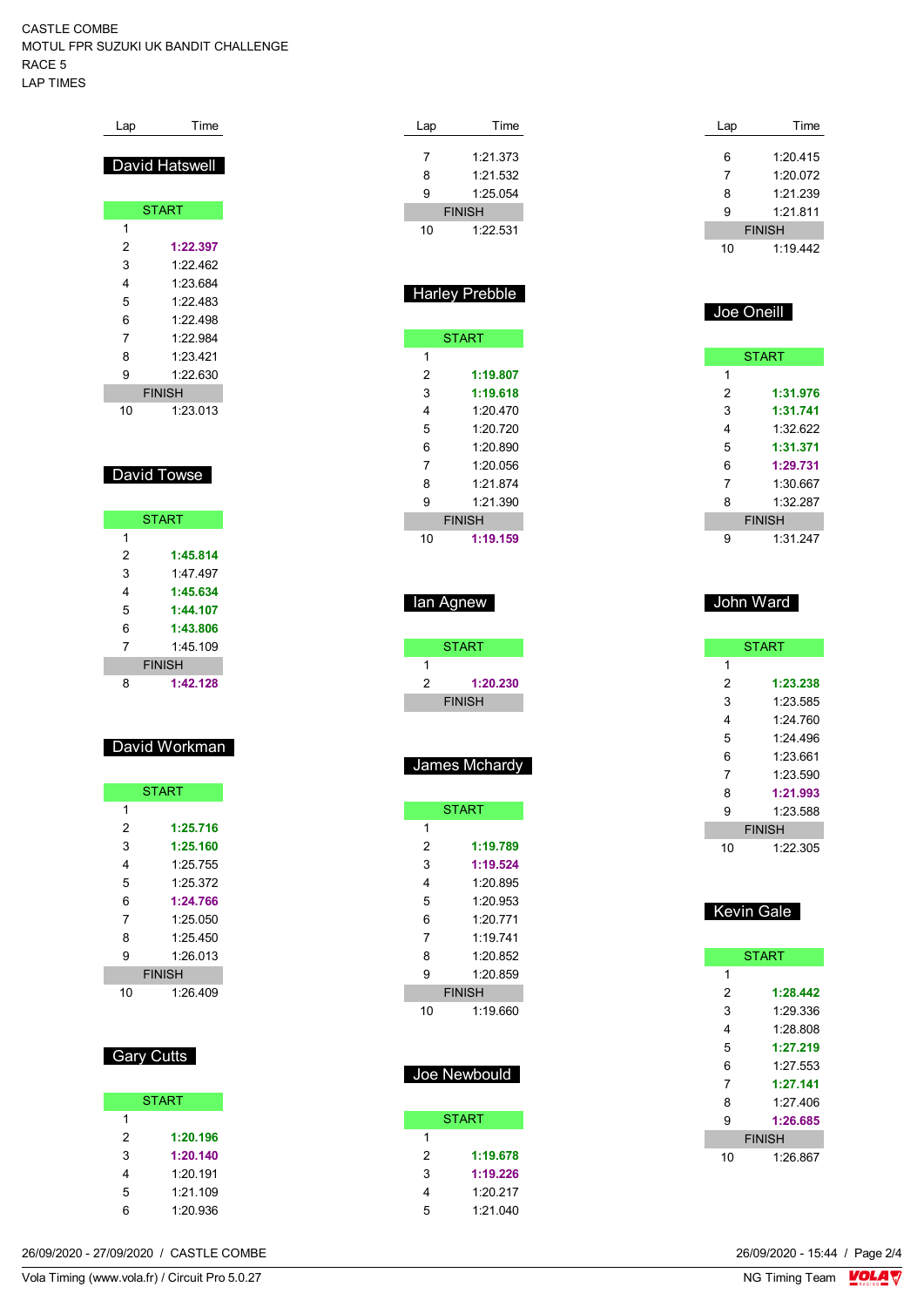#### CASTLE COMBE MOTUL FPR SUZUKI UK BANDIT CHALLENGE RACE 5 LAP TIMES

Lap Time

| ee Marks<br>ı |  |  |  |  |  |  |  |  |  |  |  |
|---------------|--|--|--|--|--|--|--|--|--|--|--|
| <b>START</b>  |  |  |  |  |  |  |  |  |  |  |  |
|               |  |  |  |  |  |  |  |  |  |  |  |
| 1:21.271      |  |  |  |  |  |  |  |  |  |  |  |
| 1:21.630      |  |  |  |  |  |  |  |  |  |  |  |
| 1:21.933      |  |  |  |  |  |  |  |  |  |  |  |
| 1:22.324      |  |  |  |  |  |  |  |  |  |  |  |
| 1:22.273      |  |  |  |  |  |  |  |  |  |  |  |
| 1:21.997      |  |  |  |  |  |  |  |  |  |  |  |
| 1:22.164      |  |  |  |  |  |  |  |  |  |  |  |
| 1:22.770      |  |  |  |  |  |  |  |  |  |  |  |
| <b>FINISH</b> |  |  |  |  |  |  |  |  |  |  |  |
| 1:23.721      |  |  |  |  |  |  |  |  |  |  |  |
| ewis Rees_    |  |  |  |  |  |  |  |  |  |  |  |
| <b>START</b>  |  |  |  |  |  |  |  |  |  |  |  |
|               |  |  |  |  |  |  |  |  |  |  |  |
| 1:25.587      |  |  |  |  |  |  |  |  |  |  |  |
| 1:25.707      |  |  |  |  |  |  |  |  |  |  |  |
| 1:24.556      |  |  |  |  |  |  |  |  |  |  |  |
| 1:25.255      |  |  |  |  |  |  |  |  |  |  |  |
| 1:25.177      |  |  |  |  |  |  |  |  |  |  |  |
|               |  |  |  |  |  |  |  |  |  |  |  |
| 1:24.422      |  |  |  |  |  |  |  |  |  |  |  |
|               |  |  |  |  |  |  |  |  |  |  |  |

|               | <b>START</b> |  |  |  |  |  |  |  |  |  |
|---------------|--------------|--|--|--|--|--|--|--|--|--|
| 1             |              |  |  |  |  |  |  |  |  |  |
| 2             | 1:25.587     |  |  |  |  |  |  |  |  |  |
| 3             | 1.25707      |  |  |  |  |  |  |  |  |  |
| 4             | 1:24.556     |  |  |  |  |  |  |  |  |  |
| 5             | 1.25 255     |  |  |  |  |  |  |  |  |  |
| 6             | 1.25177      |  |  |  |  |  |  |  |  |  |
| 7             | 1:24.422     |  |  |  |  |  |  |  |  |  |
| 8             | 1.25 776     |  |  |  |  |  |  |  |  |  |
| 9             | 1.24907      |  |  |  |  |  |  |  |  |  |
| <b>FINISH</b> |              |  |  |  |  |  |  |  |  |  |
| 10            | 1:26.687     |  |  |  |  |  |  |  |  |  |

#### **Matt Stevens**

|   | <b>START</b>  |
|---|---------------|
| 1 |               |
| 2 | 1:30.310      |
| 3 | 1:30.709      |
| 4 | 1:29.580      |
| 5 | 1.29870       |
| 6 | 1:29.426      |
| 7 | 1.29934       |
| 8 | 1:32.024      |
|   | <b>FINISH</b> |
| g | 1:31 735      |

## Matthew Jones

|   | <b>START</b> |
|---|--------------|
| 1 |              |
| 2 | 1:24.736     |
| 3 | 1:24.523     |
| 4 | 1:23.707     |
| 5 | 1:24.650     |

| Lap    | Time                   | Lap            | Time                    |
|--------|------------------------|----------------|-------------------------|
|        |                        |                |                         |
| 6      | 1:24.595               | 4              | 1:31.062                |
| 7      | 1:25.099               | 5              | 1:30.917                |
|        | <b>FINISH</b>          | 6              | 1:29.304                |
|        |                        | 7              | 1:28.208                |
|        |                        | 8              | 1:29.104                |
|        | Max 'Malcolm' Richards |                | <b>FINISH</b>           |
|        |                        | 9              | 1:27.912                |
|        |                        |                |                         |
|        | <b>START</b>           |                |                         |
| 1      |                        |                | <b>Peter Bardell</b>    |
| 2      | 1:27.499               |                |                         |
| 3      | 1:29.427               |                |                         |
| 4      | 1:29.367               |                | <b>START</b>            |
| 5      | 1:29.790               | 1              |                         |
| 6      | 1:28.591               | $\overline{2}$ | 1:19.557                |
| 7      | 1:28.016               | 3              | 1:19.560                |
| 8      | 1:27.104               | 4              | 1:20.402                |
| 9      | 1:25.715               | 5              | 1:20.593                |
|        | <b>FINISH</b>          | 6              | 1:20.540                |
| 10     | 1:27.808               | 7              | 1:19.940                |
|        |                        | 8              | 1:19.839                |
|        |                        | 9              | 1:19.509                |
|        |                        |                | <b>FINISH</b>           |
|        | <b>Mick Marshall</b>   | 10             | 1:18.473                |
|        |                        |                |                         |
|        | <b>START</b>           |                |                         |
| 1      |                        |                |                         |
| 2      | 1:32.466               |                | Peter Finch             |
| 3      |                        |                |                         |
|        | 1:32.917               |                |                         |
|        |                        |                |                         |
| 4      | 1:31.454               |                | <b>START</b>            |
| 5      | 1:31.169               | 1              |                         |
| 6      | 1:29.490               | 2              | 1:26.037                |
| 7      | 1:31.010               | 3              | 1:25.457                |
| 8      | 1:29.782               | 4              | 1:26.546                |
|        | <b>FINISH</b>          | 5              | 1:26.570                |
| 9      | 1:30.111               | 6              | 1:25.836                |
|        |                        | 7              | 1:25.505                |
|        |                        | 8              | 1:26.314                |
|        |                        | 9              | 1:28.892                |
|        | Nick Waite             |                | <b>FINISH</b>           |
|        |                        | 10             | 1:26.115                |
|        | <b>START</b>           |                |                         |
| 1      |                        |                |                         |
| 2      | 1:24.132               |                |                         |
| 3      | 1:24.793               |                | <b>Robert Southgate</b> |
| 4      | 1:25.148               |                |                         |
| 5      | 1:25.411               |                | <b>START</b>            |
| 6      | 1:24.219               | 1              |                         |
| 7      | 1:23.920               | $\overline{2}$ | 1:22.577                |
|        | <b>FINISH</b>          | 3              | 1:23.563                |
|        |                        | 4              | 1:24.707                |
|        |                        | 5              | 1:24.102                |
|        |                        | 6              | 1:22.752                |
|        | Paul Wood              | 7              |                         |
|        |                        |                | 1:22.825                |
|        |                        | 8              | 1:23.183                |
|        | <b>START</b>           | 9              | 1:22.953                |
| 1      |                        |                | <b>FINISH</b>           |
| 2<br>3 | 1:31.080<br>1:31.707   |                |                         |

26/09/2020 - 27/09/2020 / CASTLE COMBE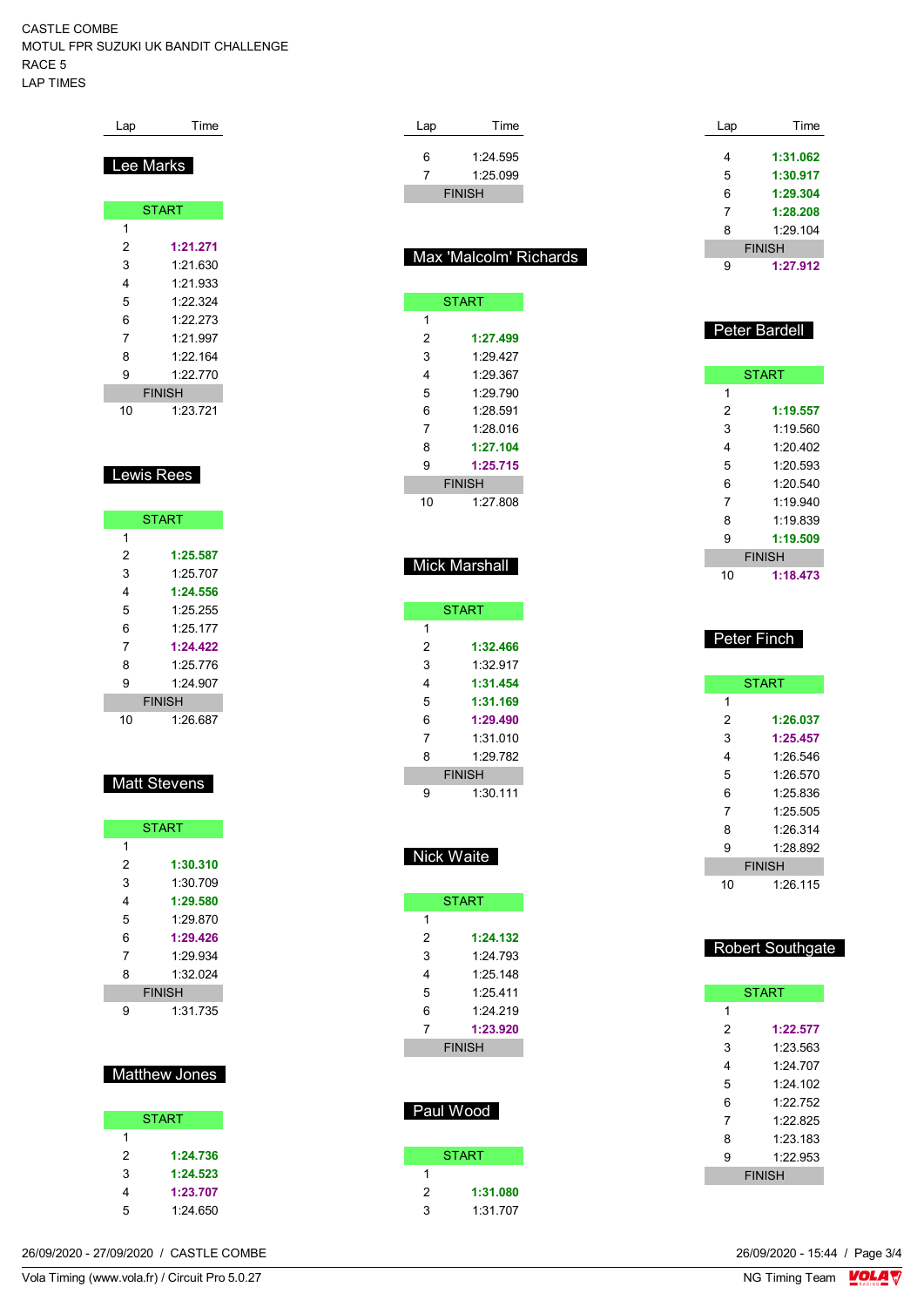CASTLE COMBE MOTUL FPR SUZUKI UK BANDIT CHALLENGE RACE 5 LAP TIMES

| Lap | Time          |
|-----|---------------|
|     | Simon Ralphs  |
|     | <b>START</b>  |
| 1   |               |
| 2   | 1:30.996      |
| 3   | 1:32 782      |
| 4   | 1:29.680      |
| 5   | 1.29 777      |
| 6   | 1:28.973      |
| 7   | 1:28.287      |
| 8   | 1:28.316      |
|     | <b>FINISH</b> |
| 9   | 1:27.913      |

# Spencer Doc Rogers

|   | <b>START</b>  |
|---|---------------|
| 1 |               |
| 2 | 1:32.093      |
| 3 | 1:33 274      |
| 4 | 1:31.975      |
| 5 | 1:30.952      |
| 6 | 1:29.750      |
| 7 | 1:32 853      |
| 8 | 1:31 053      |
|   | <b>FINISH</b> |
| g | 1:30.267      |

# Stephen Durney

|   | <b>START</b>  |
|---|---------------|
| 1 |               |
| 2 | 1:33.744      |
| 3 | 1:34 243      |
| 4 | 1:34 651      |
| 5 | 1.35896       |
| 6 | 1:36.530      |
| 7 | 1.35.806      |
| 8 | 1:36.571      |
|   | <b>FINISH</b> |
| 9 | 1:35.079      |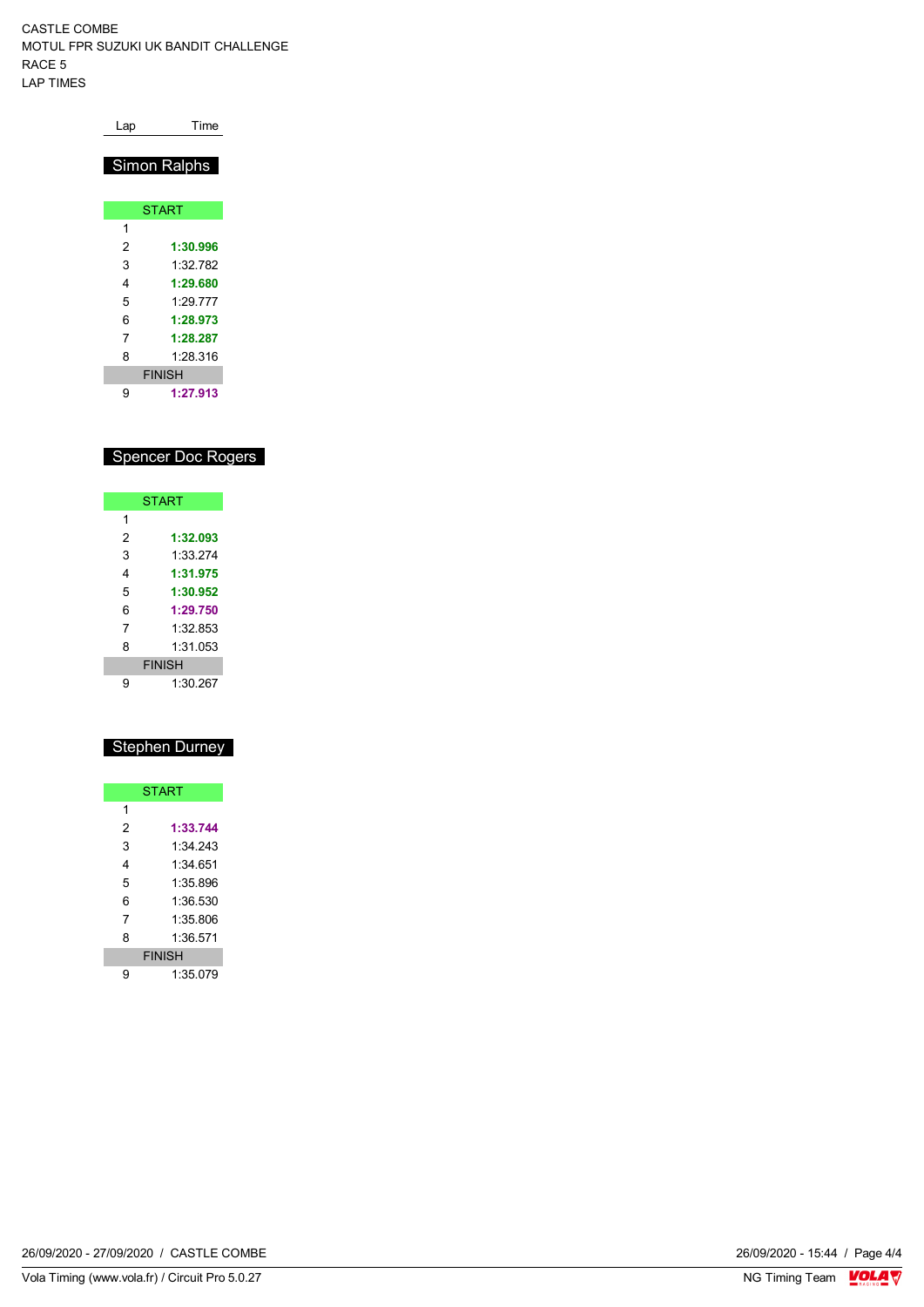

# CASTLE COMBE MOTUL FPR SUZUKI UK BANDIT CHALLENGE RACE 5 LAP CHART

|                  |                         | 2.                      | 3.  | 4.  | 5. | 6.  |     | 8.  | 9.  | 10. | 11  | 12. | 13. | 14. | 15. | 16. | 17  | 18. | 19. | 20. | 21. | 22. | 23. | 24. | 25. | 26. | 27. | 28. | 29. | 30. | 31. | 32. | 33. | 34. |
|------------------|-------------------------|-------------------------|-----|-----|----|-----|-----|-----|-----|-----|-----|-----|-----|-----|-----|-----|-----|-----|-----|-----|-----|-----|-----|-----|-----|-----|-----|-----|-----|-----|-----|-----|-----|-----|
| Start            |                         |                         |     |     |    |     |     |     |     |     |     |     |     |     |     |     |     |     |     |     |     |     |     |     |     |     |     |     |     |     |     |     |     |     |
| Lap 1            | $\overline{2}$          |                         | 199 | 143 | 24 | 92  | 265 | 3   | 61  | 70  | 96  | 153 | 4   | 69  | 62  | 67  | 22  | 151 | 71  | 211 | 5   | 34  | 113 | 50  | 99  | 196 | 51  | 90  | 43  | 72  | 334 | 171 | 30  | 49  |
| Lap <sub>2</sub> | $\overline{2}$          |                         | 199 | 143 | 24 | 92  | 265 |     | 61  | 70  | 153 | 96  |     | 62  | 69  | 67  | 22  | 151 | 71  |     | 211 | 34  | 50  | 113 | 196 | 51  | 99  | 90  | 43  | 72  | 30  | 171 | 334 | 49  |
| Lap <sub>3</sub> | 2                       |                         | 199 | 143 | 92 | 265 | 3   | 70  | 61  | 153 | 96  |     | 62  | 69  | 67  | 22  | 151 | 71  | 5   | 211 | 50  | 34  | 196 | 113 | 51  | 99  | 90  | 30  | 43  | 72  | 171 | 334 | 49  |     |
| Lap 4            | $\overline{\mathbf{2}}$ | 143                     | 199 |     | 92 | 265 | 70  | 3   | 61  | 153 | 96  |     | 62  | 69  | 67  | 22  | 151 | 5   | 71  | 211 | 50  | 34  | 196 | 51  | 113 | 99  | 90  | 30  | 43  | 72  | 171 | 334 | 49  |     |
| Lap 5            | $\overline{2}$          | 199                     | 143 |     | 92 | 265 | 3   | 70  | 61  | 153 | 96  |     | 62  | 69  | 22  | 67  | 151 | 5   | 71  | 211 | 50  | 34  | 51  | 196 | 113 | 99  | 90  | 30  | 43  | 72  | 171 | 334 | 49  |     |
| Lap <sub>6</sub> | 199                     | $\overline{\mathbf{2}}$ | 143 |     | 92 | 265 | 3   | 70  | 153 | 61  | 96  | 62  | 4   | 69  | 22  | 67  | 151 | 5   | 71  | 211 | 50  | 34  | 51  | 196 | 113 | 99  | 90  | 30  | 43  | 72  | 171 | 334 | 49  |     |
| Lap <sub>7</sub> | 199                     | 2                       | 143 |     | 92 | 265 | 70  | 3   | 153 | 61  | 62  | 96  | 4   | 69  | 22  | 67  | 151 | 5.  | 71  | 50  | 211 | 34  | 51  | 196 | 99  | 113 | 90  | 30  | 43  | 72  | 171 | 334 | 49  |     |
| Lap <sub>8</sub> | 199                     |                         | 143 |     | 92 | 265 | 70  | 153 | 3   | 61  | 62  |     | 96  | 22  | 151 | 5   | 71  | 50  | 211 | 34  | 51  | 196 | 99  | 113 | 90  | 30  | 43  | 72  | 171 | 334 | 49  |     |     |     |
| Lap <sub>9</sub> | 199                     |                         | 143 |     | 92 | 265 | 3   | 70  | 153 | 61  | 62  |     | 96  | 22  | 5   | 151 | 71  | 211 | 50  | 51  | 196 | 34  | 99  | 113 | 90  | 30  | 43  | 72  | 171 | 334 |     |     |     |     |
| Lap10            | 199                     |                         | 2   | 143 | 92 | 265 | 70  | 3   | 153 | 61  |     | 96  | 22  | 5   | 151 | 71  | 50  | 211 |     |     |     |     |     |     |     |     |     |     |     |     |     |     |     |     |

26/09/2020 - 27/09/2020 / CASTLE COMBE 26/09/2020 - 15:44 / Page 1/1

Vola Timing (www.vola.fr) / Circuit Pro 5.0.27 NG Timing Team MC Timing Team MC Timing Team M